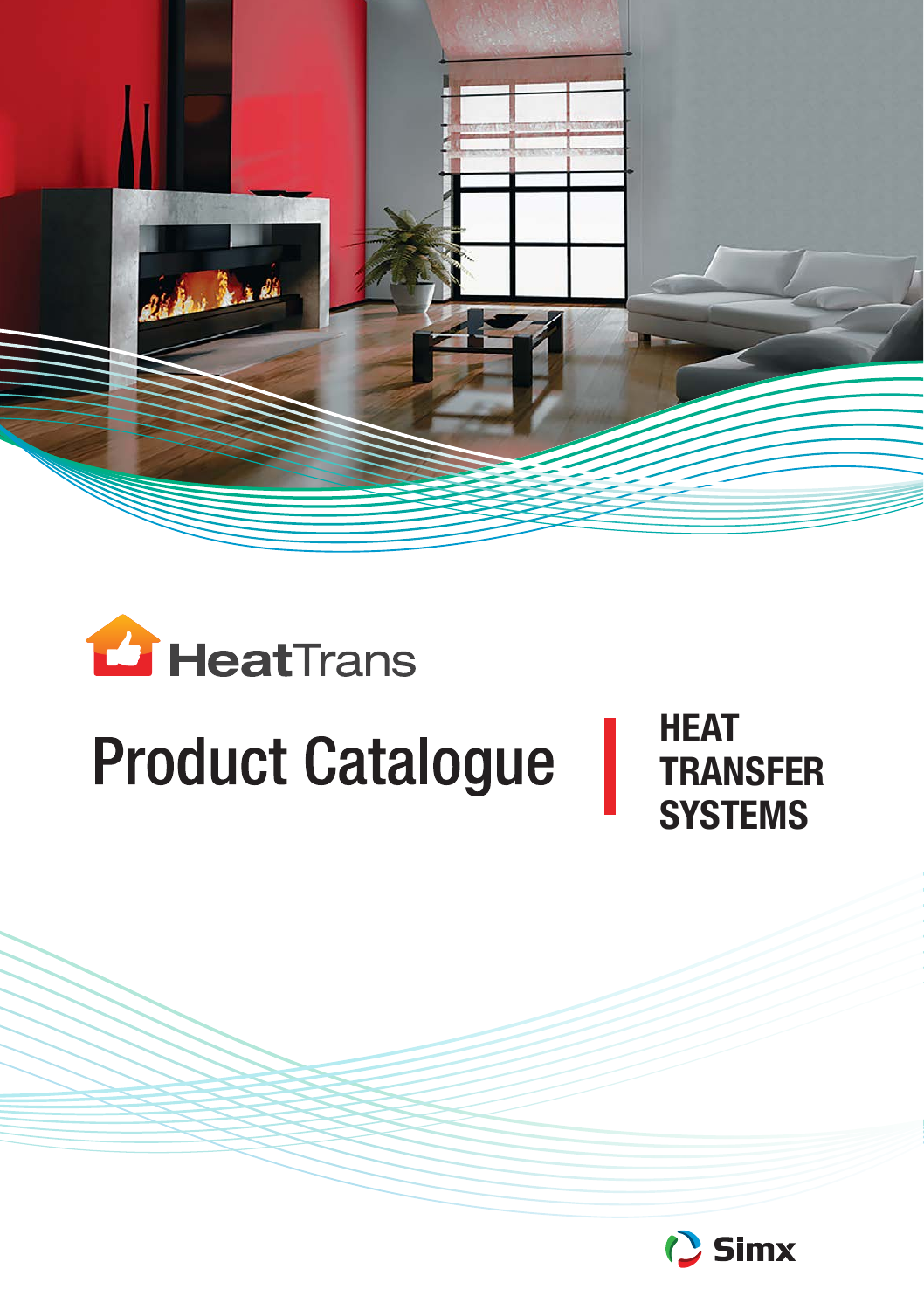

Transfer excess heat to other rooms in the home

## **HEAT TRANSFER SYSTEMS**

**www.heattrans.co.nz**

HeatTrans is a Simx owned brand.

## **Heat Transfer Systems**

## **Table of Contents**

| <b>HeatTrans Standard Systems</b>            |     |
|----------------------------------------------|-----|
| 1-Room                                       | 200 |
| 2-Room                                       | 200 |
| 3-Room                                       | 200 |
|                                              |     |
| <b>HeatTrans Heat Retention Plus Systems</b> |     |
| 1-Room                                       | 200 |
| 2-Room                                       | 200 |
| 3-Room                                       | 200 |
| Add-On Kits                                  |     |
| Additional Outlet                            | 200 |
|                                              |     |
| Summer Vent                                  | 200 |
| Replacement Equipment                        |     |
| <b>Touch Screen Controller</b>               | 200 |
|                                              |     |
| Through Wall Fan Kits                        | 200 |

www.simx.co.nz 199

**Heat Transfer Systems**